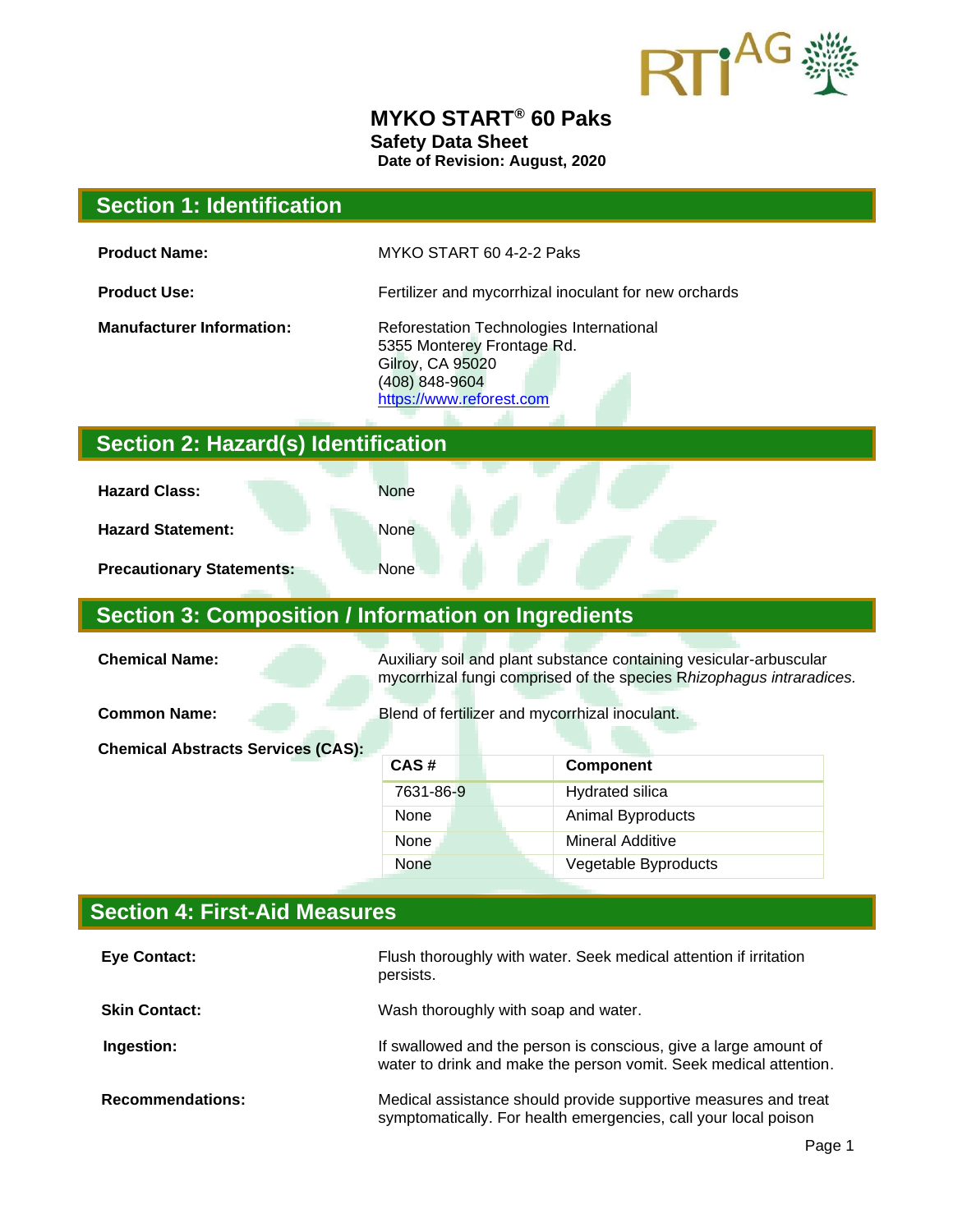#### control center.

#### **Section 5: Fire-Fighting Measures**

| <b>Extinguishing Equipment:</b>      | Water, sand, or fine earth. Stream smothering can be used in<br>relatively small enclosures. Substance is essentially non-flammable.                                                                        |
|--------------------------------------|-------------------------------------------------------------------------------------------------------------------------------------------------------------------------------------------------------------|
| <b>Hazardous Combustion:</b>         | Not applicable                                                                                                                                                                                              |
| <b>Special Protective Equipment:</b> | Wear full protective clothing and self-contained breathing apparatus.<br>Use agents appropriate to surrounding materials to extinguish fire.<br>Evacuate downwind if large quantities are involved in fire. |

## **Section 6: Accidental Release Measures**

**Emergency Procedures:** Evacuate downwind if large quantities are released. **Cleanup Procedures:** If substance is released or spilled, sweep up and scoop into container for reuse, recycle, or disposal. Keep out of all waterways. **Section 7: Handling and Storage Safe Handling:** Wear mask when handling. **Safe Storage:** Store in cool, dry place. **Section 8: Exposure Controls / Personal Protection PEL's:** None **Engineering Controls:** No protection normally required. **Recommendations:** Wear mask when handling. **Section 9: Physical and Chemical Properties Appearance:** 15-30 mesh granules. Color light brown **Odor:** No appreciable odor

**Boiling Point:** Not applicable **Melting Point:** Not applicable **Vapor Pressure:** Not applicable **Solubility (H20):** Not soluble **Physical State:** Stable Specific Gravity: Stable 3.2 to 1.5 **Specific Gravity:** 

#### **Section 10: Stability and Reactivity**

**Chemical Stability:** Stable

**Reactivity:** Not applicable